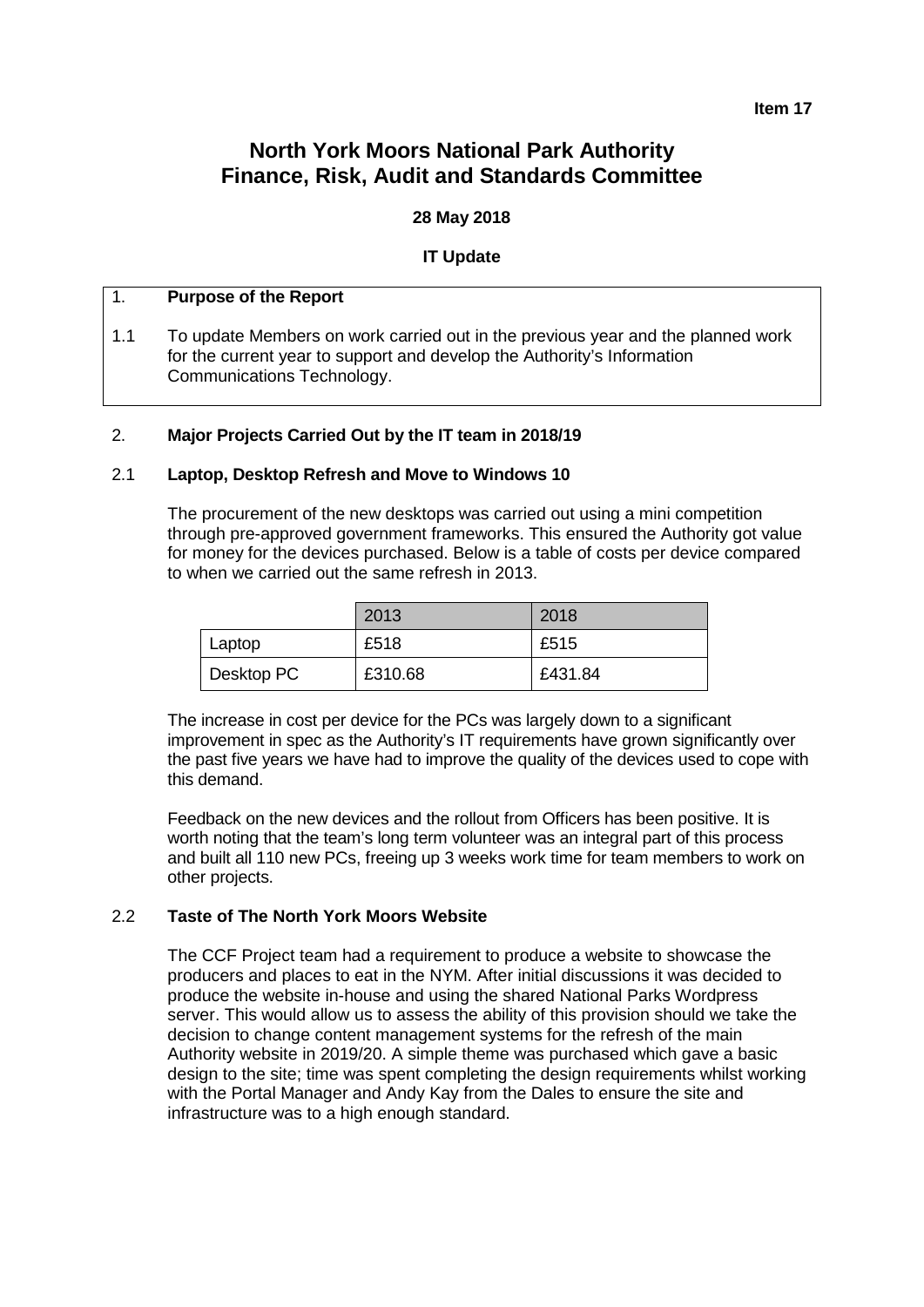## 2.3 **Provide Support on GIS to Yorkshire Dales April to December 2018**

The ICT Manager at the Yorkshire Dales enquired if NYM could provide them with GIS support whilst their GIS Officer had a six months sabbatical. After a conversation with our GIS Officer we decided that we could offer the support. The support was provided with little impact on the GIS Officer's NYM work and I have received very positive feedback from the Dales with regard to the support provided to them.

## 2.4 **Production of Local Plan Maps**

101 maps have been produced to be added to the Local Plan showing various policies and constraints. Due to the nature of the maps and the data to be displayed on them, it was a significant piece of work carried out under tight timescales.

## 2.5 **Delivery of GDPR Compliance, Including Review of File Permissions**

While the implementation date of 25 May 2018 came and went without incident, this was due to the GDPR team putting in the appropriate amount of time and effort in to ensure the Authority was as well prepared as it needed to be and ensured that the external Data Protection Officer was content with the provisions made. Whilst there is a continued need to keep on top of data protection and continued education of Officers, Members and Volunteers in good data management practices, the Authority is in a good place to deliver this.

## 2.6 **Secure Socket Layer of Main Authority Site**

Google have started to use whether or not a site is SSL enabled (Having SSL enabled means that traffic to and from the website is fully encrypted so it is more secure, something you would typically expect if making payments or purchase on line) in their website weight criteria (this is the criteria used to rank sites in their search order if people use google to search for websites). We were asked if we could investigate what was involved in making the Authority website SSL enabled. The process of making the site secure was tricky, due to the complexity of our website and that we were the first Squiz (platform the website uses) National Park to go through the process. The IT Manager thoroughly investigated what was needed and spoke with the Portal Manager, our website hosting company, and our GIS support company to arrange for the various parts of our website to have the SSL certificate added. After thorough testing the changes live with no major outages.

## 3. **Current Major IT Project Work Stream for 2019/20**

|     | <b>Droject</b>                                                                                       | <b>Rriof Decerintion</b> | <b>Dianned</b> | <b>Planned</b> |
|-----|------------------------------------------------------------------------------------------------------|--------------------------|----------------|----------------|
| 3.1 | Below is a table of the planned major pieces of work to be carried out by the IT team in<br>2019/20. |                          |                |                |

| <b>Project</b>         | <b>Brief Description</b>               | <b>Planned</b><br><b>Start Date</b> | <b>Planned</b><br><b>Delivery</b> |
|------------------------|----------------------------------------|-------------------------------------|-----------------------------------|
|                        |                                        |                                     | <b>Date</b>                       |
| Upgrade/Replace all    | Upgrade or replacement 40 servers      | 01/04/2019                          | 31/12/2019                        |
| Windows 2008 servers   | over 7 months                          |                                     |                                   |
| Website review/        | Work with Park Services to redesign    | 01/04/2019                          | 31/03/2020                        |
| implementation         | the Authority website                  |                                     |                                   |
| <b>Planning System</b> | Work with planning team to test latest | 22/04/2019                          | 30/09/2019                        |
| upgrade                | version, carry out necessary changes   |                                     |                                   |
|                        | then implementation                    |                                     |                                   |
| Manage transition out  | Existing Portal model is being         | 01/05/2019                          | 01/04/2020                        |
| of current Portal      | replaced and need to ensure services   |                                     |                                   |
| Partnership            | we use are transitioned                |                                     |                                   |